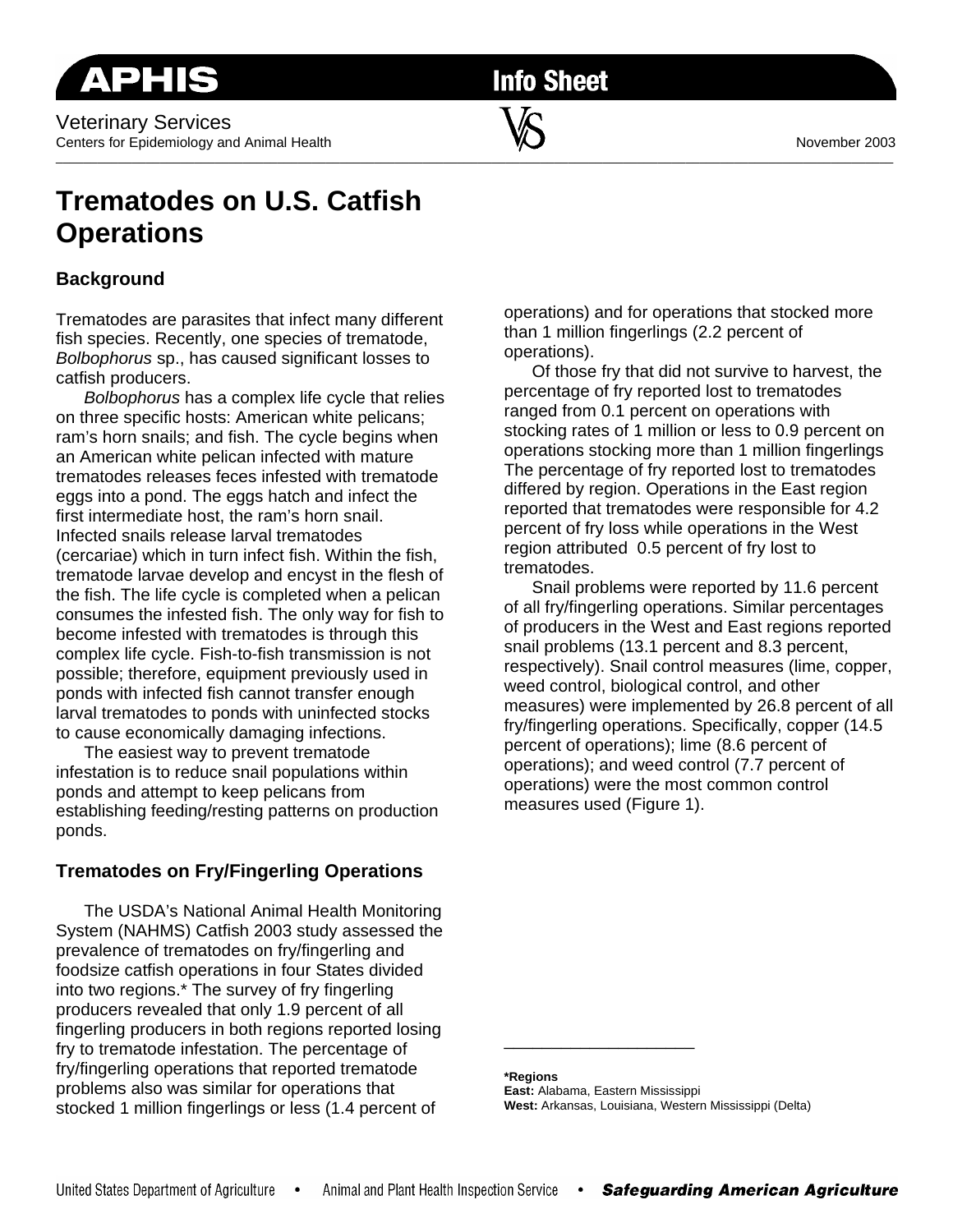

#### **Figure 1. Percent of Fry/Fingerling Operations by Measures Used to Control Snails in Fry/Fingerling Ponds**

\_\_\_\_\_\_\_\_\_\_\_\_\_\_\_\_\_\_\_\_\_\_\_\_\_\_\_\_\_\_\_\_\_\_\_\_\_\_\_\_\_\_\_\_\_\_\_\_\_\_\_\_\_\_\_

## **Trematodes on Foodsize Fish Operations**

 Only 15.0 percent of foodsize fish producers reported being very familiar with trematodes; 39.7 percent were somewhat familiar; and 45.3 percent had only heard the name or did not know what trematodes were. A higher percentage of producers in the West region (68.7 percent) were either very or somewhat familiar with trematodes than producers in the East region (42.4 percent).

 The percentage of foodsize fish operations that reported problems with trematodes varied by operation size. A higher percentage of operations with 150 or more foodsize surface acres (11.6 percent) reported trematode problems than operations with 50 to 149, 20 to 49, and 1 to19 surface acres (1.0, 0.0, and 2.6 percent, respectively). For all operations, 4.3 percent experienced an outbreak of trematodes in 2002 (Figure 2).

### **Figure 2. Percent of Foodsize Fish Operations that Experienced Any Trematode Outbreaks in 2002, by Size of Operation**

\_\_\_\_\_\_\_\_\_\_\_\_\_\_\_\_\_\_\_\_\_\_\_\_\_\_\_\_\_\_\_\_\_\_\_\_\_\_\_\_\_\_\_\_\_\_\_\_\_\_\_\_\_\_



Foodsize fish operations in the West region were more likely than operations in the East region to experience an outbreak of trematodes (8.4 percent and 1.0 percent, respectively).

 More than 1 in 10 foodsize fish operations (12.7 percent) reported snail problems in 2002. A higher percentage of foodsize fish producers in the West region reported problems with snails than producers in the East region (19.0 percent and 7.2 percent, respectively).

 Snail control measures in foodsize fish ponds were implemented by 19.9 percent of foodsize fish operations, but a higher percentage of operations in the West region (24.2 percent) used some control measure compared to operations in the East region (16.2 percent). Copper and lime were the most common control measures implemented on all operations (13.0 percent and 11.1 percent, respectively).

 Recent research indicates that high chloride levels (2.5 parts per thousand) can control snail populations. To avoid health problems related to high nitrite levels, 53.3 percent of foodsize fish operations routinely added salt to ponds to maintain a desired chloride level. However, the average chloride level that producers maintained in their ponds was 104.6 parts per million, which is too low to control snails.